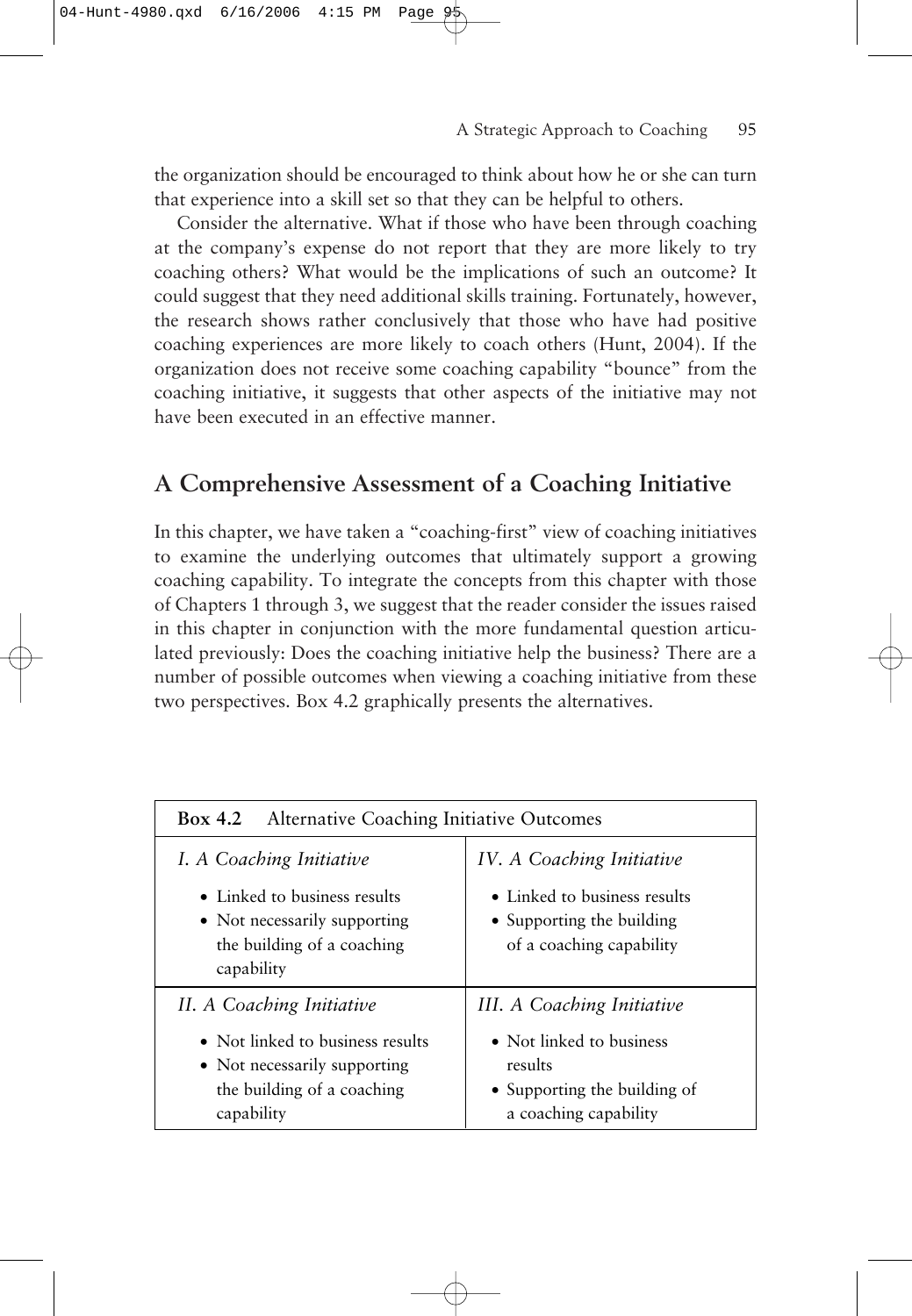## 96 The Coaching Organization

We'll start with Cell I, what some may find to be the most surprising cell. Some coaching initiatives support neither business results nor a coaching strategy. A coaching program that supports neither the development of a coaching capability nor business results typically emerges on an ad hoc basis, perhaps in response to the expression of interest from one or more employees or managers. The underlying assumptions for the development of such a program are often unquestioned (especially if they come from the boss) and erroneous. Developmental coaching is typically not the best way to deal with an employee who is truly derailing (Hunt & Weintraub, 2002a). The business is not supported. Because the program conveys a negative message about coaching and applies coaching for remedial purposes rather than developmental purposes, coaching goes to people who are not business leaders, with the result that coachees are not likely to become better at coaching and a coaching capability is not furthered.

More positively, as shown in Cell II, coaching initiatives may be designed to promote a business goal but still have less of an impact on the organization's long-term coaching capability. In an effort to promote effective decision making during a merger-driven integration of two firms, executive coaches may be assigned to key leaders. The purpose of such an initiative is to support business leaders in developing both business and personal plans during a time of change. (It is a given that some participants will not be members of the organization once the merger is completed.) The underlying assumption behind offering such a service is that coachees will be better able to make effective business decisions, as well as further their own selfinterests, if they also plan their personal futures.

Although there has been no formal research documenting the effectiveness of such an intervention, the assumptions seem logical from a business perspective. Thus, the rationale may stand on the business case alone, although in reality, this kind of program may also have a positive impact on the merged organization's coaching capability (providing that some of those coached survive the process). While this may not be an important consideration in the development of the program, we argue that it would still be wise to consider designing into an intervention as many of the factors described in this chapter as possible. As we will see in the next chapter, one could argue that the coaching program initially designed to address a successionplanning challenge, from which the coaching capability at Whirlpool emerged, might fit into this quadrant.

Cell III describes what is in our experience one of the most common and problematic configurations: a program that is thoughtfully planned from a coaching strategy perspective but is not adequately connected to business results. Leadership development programs are common in most large